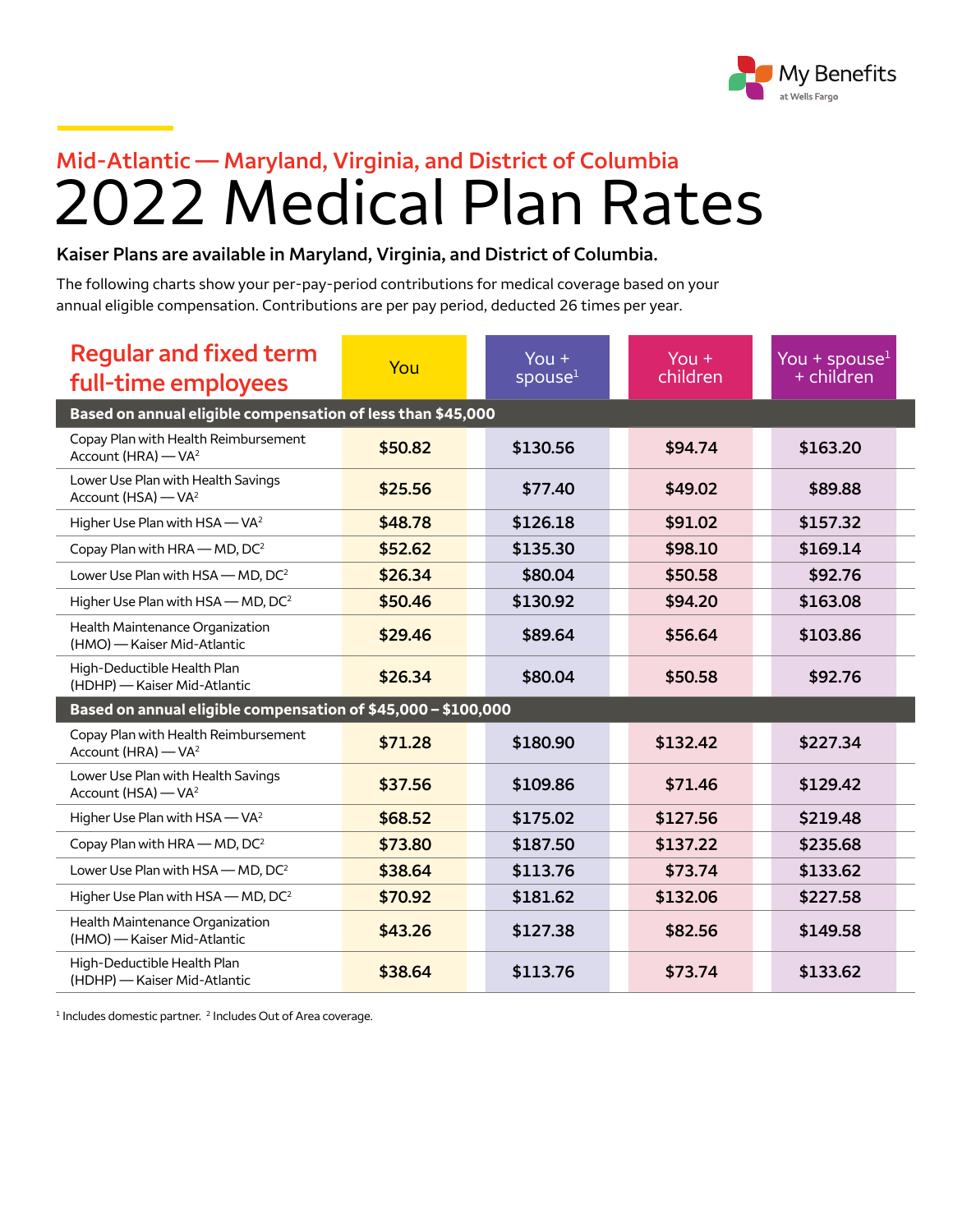<span id="page-1-0"></span>

| <b>Regular and fixed term</b><br>full-time employees                    | You     | You $+$<br>spouse <sup>1</sup> | $You +$<br>children | You + spouse $1$<br>+ children |
|-------------------------------------------------------------------------|---------|--------------------------------|---------------------|--------------------------------|
| Based on annual eligible compensation of more than \$100,000            |         |                                |                     |                                |
| Copay Plan with Health Reimbursement<br>Account (HRA) - VA <sup>2</sup> | \$88.92 | \$223.14                       | \$165.00            | \$282.06                       |
| Lower Use Plan with Health Savings<br>Account (HSA) - VA <sup>2</sup>   | \$49.02 | \$139.02                       | \$92.82             | \$166.14                       |
| Higher Use Plan with HSA - VA <sup>2</sup>                              | \$85.74 | \$216.12                       | \$159.24            | \$272.64                       |
| Copay Plan with HRA $-$ MD, DC <sup>2</sup>                             | \$92.22 | \$231.36                       | \$171.00            | \$292.56                       |
| Lower Use Plan with $HSA$ – MD, $DC^2$                                  | \$50.58 | \$144.06                       | \$95.94             | \$171.66                       |
| Higher Use Plan with $HSA$ – MD, DC <sup>2</sup>                        | \$88.74 | \$224.40                       | \$164.88            | \$282.84                       |
| Health Maintenance Organization<br>(HMO) - Kaiser Mid-Atlantic          | \$56.64 | \$161.34                       | \$107.40            | \$192.30                       |
| High-Deductible Health Plan<br>(HDHP) - Kaiser Mid-Atlantic             | \$50.58 | \$144.06                       | \$95.94             | \$171.66                       |

 $<sup>1</sup>$  Includes domestic partner.  $<sup>2</sup>$  Includes Out of Area coverage.</sup></sup>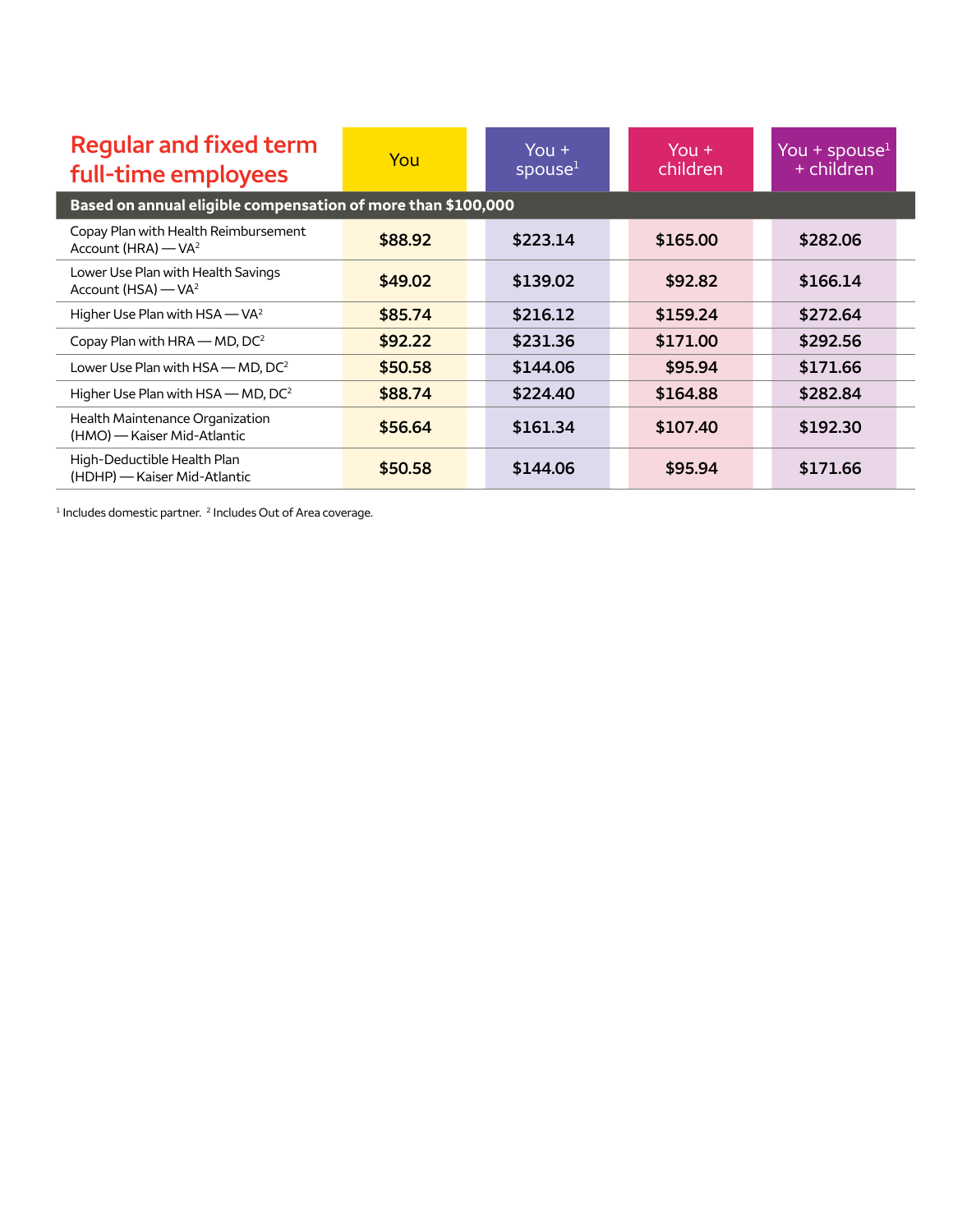| <b>Regular and fixed term</b><br>part-time employees                    | You     | You $+$<br>spouse <sup>1</sup> | You $+$<br>children | You + spouse $1$<br>+ children |
|-------------------------------------------------------------------------|---------|--------------------------------|---------------------|--------------------------------|
| Based on annual eligible compensation of less than \$45,000             |         |                                |                     |                                |
| Copay Plan with Health Reimbursement<br>Account (HRA) - VA <sup>2</sup> | \$66.66 | \$161.52                       | \$122.94            | \$207.60                       |
| Lower Use Plan with Health Savings<br>Account (HSA) - VA <sup>2</sup>   | \$37.32 | \$108.30                       | \$77.34             | \$134.34                       |
| Higher Use Plan with HSA - VA <sup>2</sup>                              | \$64.68 | \$157.14                       | \$119.28            | \$201.72                       |
| Copay Plan with HRA - MD, DC <sup>2</sup>                               | \$69.24 | \$167.64                       | \$127.56            | \$215.52                       |
| Lower Use Plan with HSA - MD, DC <sup>2</sup>                           | \$37.32 | \$112.38                       | \$80.04             | \$139.14                       |
| Higher Use Plan with HSA - MD, DC <sup>2</sup>                          | \$66.96 | \$163.20                       | \$123.66            | \$209.46                       |
| Health Maintenance Organization<br>(HMO) - Kaiser Mid-Atlantic          | \$48.00 | \$125.82                       | \$89.64             | \$155.76                       |
| High-Deductible Health Plan<br>(HDHP) - Kaiser Mid-Atlantic             | \$42.84 | \$112.38                       | \$80.04             | \$139.08                       |
| Based on annual eligible compensation of \$45,000 - \$100,000           |         |                                |                     |                                |
| Copay Plan with Health Reimbursement<br>Account (HRA) - VA <sup>2</sup> | \$92.10 | \$221.58                       | \$169.62            | \$285.72                       |
| Lower Use Plan with Health Savings<br>Account (HSA) - VA <sup>2</sup>   | \$58.38 | \$150.48                       | \$108.60            | \$187.80                       |
| Higher Use Plan with HSA - VA <sup>2</sup>                              | \$89.40 | \$215.64                       | \$164.70            | \$277.80                       |
| Copay Plan with HRA - MD, DC <sup>2</sup>                               | \$95.64 | \$229.98                       | \$175.92            | \$296.64                       |
| Lower Use Plan with HSA - MD, DC <sup>2</sup>                           | \$60.42 | \$156.18                       | \$112.50            | \$194.52                       |
| Higher Use Plan with HSA - MD, DC <sup>2</sup>                          | \$92.58 | \$224.10                       | \$170.88            | \$288.54                       |
| Health Maintenance Organization<br>(HMO) - Kaiser Mid-Atlantic          | \$67.62 | \$174.96                       | \$126.00            | \$217.92                       |
| High-Deductible Health Plan<br>(HDHP) - Kaiser Mid-Atlantic             | \$60.42 | \$156.12                       | \$112.50            | \$194.52                       |

 $<sup>1</sup>$  Includes domestic partner.  $<sup>2</sup>$  Includes Out of Area coverage.</sup></sup>